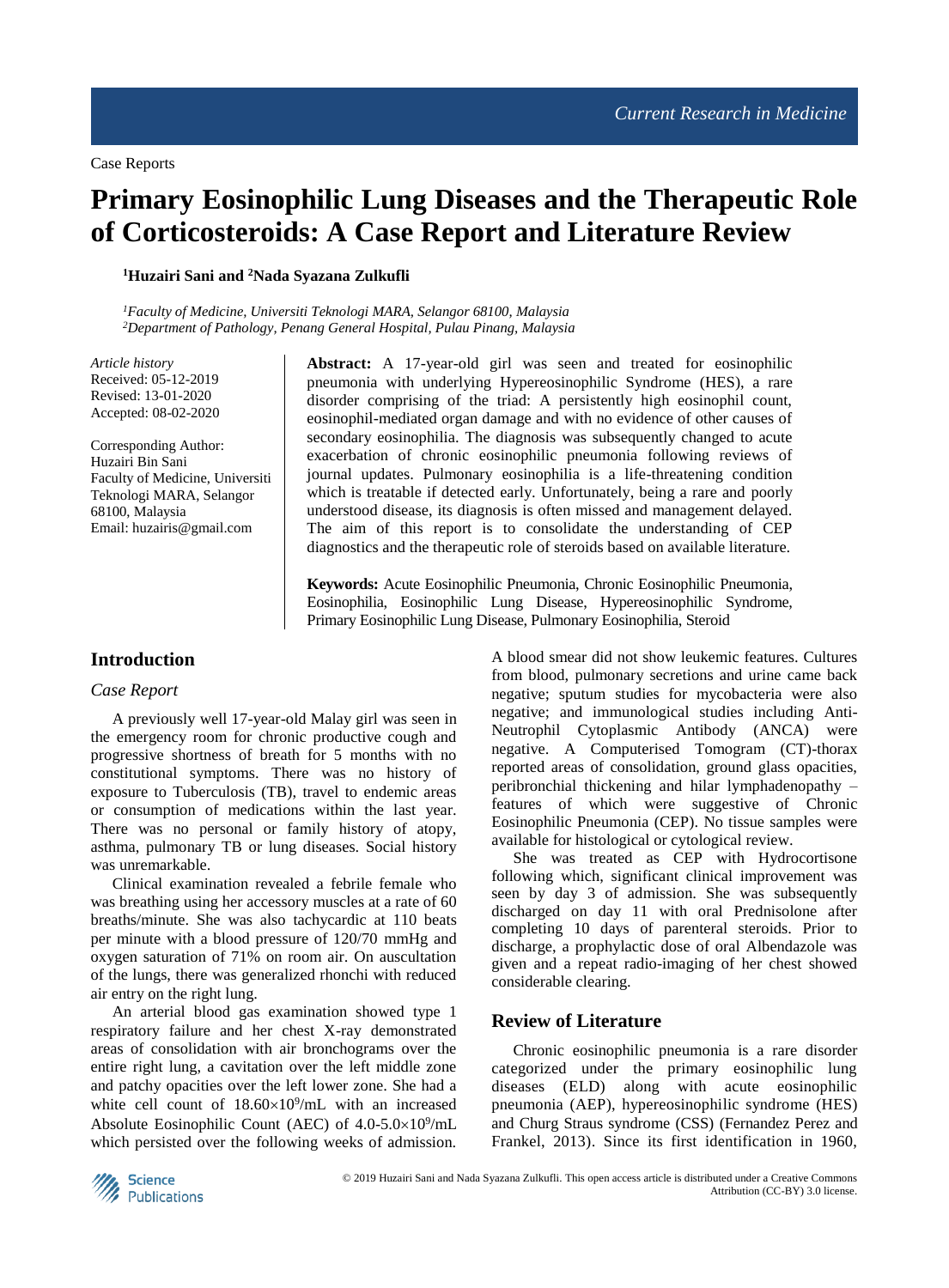little is still known of its pathogenesis given its rarity. However, there have been advancements in diagnostics and treatment in the last 10 years.

#### *Epidemiology*

There is currently no statistical report of the disease's incidence in Malaysia. However, an American survey covering 10 pediatric centres in 2001 reported 4 cases of CEP in the adolescent population, with a male-to-female ratio of 1:1 (Wubbel *et al*., 2003). Another three surveys in various parts of Europe covering years 1900 to 2004 reported a heterogeneous incidence rate of CEP, ranging from 0.23 to 7 per 100,000 persons (Coultas *et al*., 1994; Sveinsson *et al*., 2007; Thomeer *et al*., 2001). In the adult population, women, non-smokers, asthmatics and those aged 30-40 years are more commonly affected (Fernandez Perez and Frankel, 2013).

# *Etiology*

Eosinophils have been strongly implicated in the pathogenesis of the disease where a high number of eosinophils and its related cytokines like IL-3, IL-5, IL-6, IL-10 and Granulocyte-Macrophage Colony-Stimulating Factor (GM-CSF) were confined to the sections of infiltrated lung whilst sparing the serum and healthy lung tissues (Alam and Burki, 2007; Alberts, 2004). These cytokines, especially IL-5, activate the eosinophil, prevent apoptosis and stimulate degranulation (Fernandez Perez and Frankel, 2013; Alam and Burki, 2007; Uckan *et al*., 2001).

T-helper 2 cells (Th2) also play a pivotal role where they infiltrate lung interstitium in chemotactic response to RANTES and Thymus-and-Activation-Regulated-Chemokine (TARC) and produce IL-5, hence enhancing eosinophilic recruitment to the lungs (Alam and Burki, 2007). These eosinophils, in return, secrete IL-2 which further activates Th2 and causes a continuous cycle of eosinophilic degranulation (Brito-Babapulle, 2003).

Additionally, as elevated IgE and positive rheumatoid factor are not uncommonly found in CEP, an immunological basis of its pathology is probable (Alberts, 2004).

# *Diagnostic Workup*

ELD was first defined by Chusid *et al*. (1975) by 3 criteria: (1) AEC of  $>1.5$  for at least 6 months (2) evidence of eosinophil-mediated organ involvement and (3) no underlying disease that causes tissue eosinophilia. The first criterion has been loosened by Roufosse and Weller (2010) to two readings of AEC of  $>1.5$  taken a month apart as patients may primarily present during an exacerbation requiring timely treatment to avoid endorgan damage (Helbig, 2013; Dulohery *et al*., 2011).

Underlying diseases known to cause eosinophilia should be ruled out such as infections, parasitic infestations, allergic diseases, drugs, lung diseases, connective tissue diseases, skin diseases and primary malignancies (Fernandez Perez and Frankel, 2013; Brito-Babapulle, 2003; Lim *et al*., 2014). It is also imperative to rule out myeloid malignancies by peripheral blood film analysis, vitamin B12 assay, FIP1L1 PDGFRa fusion gene analysis, bone marrow biopsy and cyogenetics. Erythrocyte Sedimentation Rate (ESR) and C-reactive protein have been found to be of little help owing to their lack of specificity and sensitivity (Fernandez Perez and Frankel, 2013).

To confirm lung involvement, pulmonary tissue from either Bronchoalveolar Lavage (BAL) or lung biopsy is sampled along with radiological commodities. In healthy patients, it is normal to find <2% eosinophils in the lungs (Alam and Burki, 2007). The presence of >40% eosinophils along with lymphocytes, plasma cells, polymorphonuclear neutrophils in the BAL are suggestive of pulmonary eosinophilia although >25% of eosinophils is enough to make a suspicion (Fernandez Perez and Frankel, 2013; Alam and Burki, 2007; Brito-Babapulle, 2003). Elevated IL-5, TARC and RANTES in the BAL are also suggestive of CEP as these are not found in other interstitial lung diseases (Alam and Burki, 2007). However, it is important to note that BAL is not helpful in distinguishing between the different ELDs and other interstitial lung diseases. Definitive confirmation is by histological evidence of eosinophils within the alveoli. Despite that, lung biopsy is seldom required unless clinical, radiological and laboratory cues are non-confirmatory (Fernandez Perez and Frankel, 2013). Thoracic CT scans yield variable findings in ELD, given the heterogeneous etiology of the disease, although a ground glass appearance is characteristic of a eosinophilic infiltrative process (Fernandez Perez and Frankel, 2013; Dulohery *et al*., 2011).

As CEP and AEP are strictly confined to the lungs, any systemic eosinophil-mediated inflammatory damage favours the diagnoses of HES or CSS (Fernandez Perez and Frankel, 2013; Brito-Babapulle, 2003; Lim *et al*., 2014). Lung involvements have been reported in 24-40% of patients with HES (Dulohery *et al*., 2011; Lim *et al*., 2014) but the extent of eosinophilia in the lung tissues of HES is not as marked as in CEP and AEP (Tefferi *et al*., 2006). On the CT thorax, patchy ground glass opacities and consolidation lean towards HES as opposed to the more peripherally-distributed opacities and the classical "photographic negative of CCF" prevalent in CEP (Alam and Burki, 2007; Kim *et al*., 1997).

The onset of CEP is more sinister in comparison to the acute onset of AEP, with the former occurring over a period of weeks to months. Symptoms for both entities are similar albeit of a milder degree in CEP and that preexisting bronchial asthma is more prevalent in CEP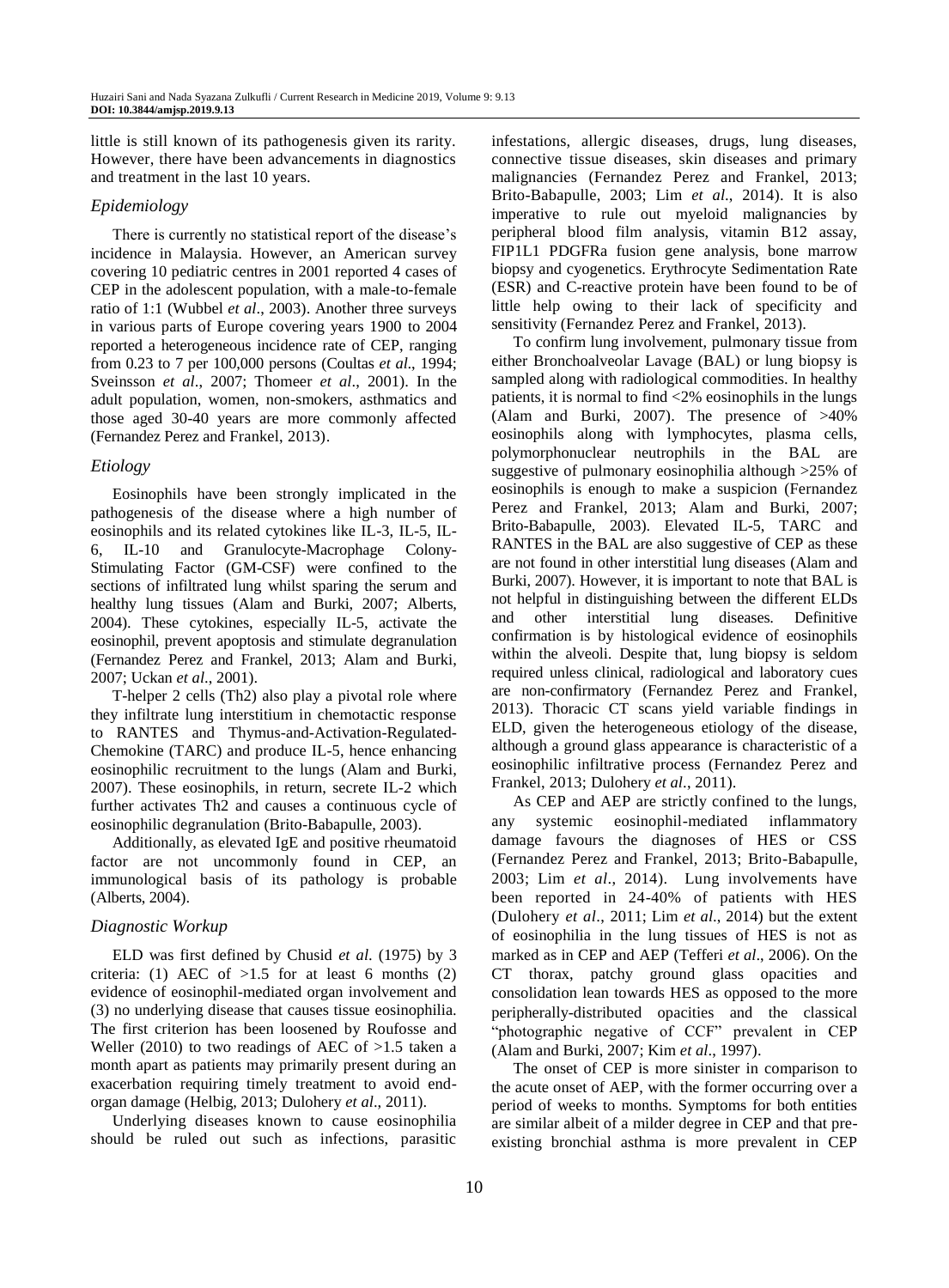rather than AEP (Alam and Burki, 2007). Patients with AEP usually present in acute respiratory distress, which is rarely seen in CEP unless an exacerbating event is present (Fernandez Perez and Frankel, 2013; Alam and Burki, 2007). Some striking features distinguishing the two lie in the diagnostic workup, where in CEP, a persistent peripheral eosinophilia of >10% is characteristic as opposed to the infrequently mild or even absent peripheral eosinophilia in AEP (Alam and Burki, 2007; Dulohery *et al*., 2011; Tefferi *et al*., 2006). Chest X-ray of CEP usually shows bilateral, migratory opacities located peripherally, giving a photographic negative of pulmonary edema whereas in AEP, the opacities are more diffuse bilaterally and associated with pleural effusions (Alam and Burki, 2007; Tefferi *et al*., 2006). Similarly on CT thorax, peripherally-located patchy ground glass consolidations indicate CEP, whilst diffusely spread ground glass appearance with interlobular septal thickening and pleural effusions allude to AEP (Dulohery *et al*., 2011; Kim *et al*., 1997). BAL may not help in discriminating CEP from AEP as both show marked eosinophilia. However, a lung biopsy demonstrating organizing diffuse alveolar damage and edema, on top of eosinophilic infiltration, are suggestive of AEP (Alam and Burki, 2007). The lung function test in CEP progresses from normal to obstructive to restrictive patterns according to the disease's chronicity whereas the pattern in AEP is consistently restrictive (Dulohery *et al*., 2011). While both pneumonias respond dramatically to steroids, AEP only requires less than 2 months' course of steroid therapy while CEP requires treatment for over 6 months (Fernandez Perez and Frankel, 2013; Plutinsky *et al*., 2007). Spontaneous recovery from AEP have been reported, suggesting that response to steroid therapy may not be diagnostic for AEP (Jhun *et al*., 2015; Philit *et al*., 2002). Lastly, relapses do not occur in AEP and this isn't the case with CEP (Alam and Burki, 2007).

#### *Role of Steroids in Management*

Glucocorticoids disrupt cytokine signalling between white cells, suppress colony formation and regulate cell surface receptors that receive regulatory molecules. These cumulatively reduce eosinophilic count, shorten cellular lifespan and prevent degranulation (Uckan *et al*., 2001; Brito-Babapulle, 2003). It has been reported that eosinophilic asthmatics show better control with inhaled corticosteroids than non-eosinophilic asthmatics (Martin *et al*., 2011).

Another study compares the response of two siblings with hypereosinophilia to different doses of prednisolone where the sibling on a single High Dose Methylprednisolone (HDMP) showed significant AEC reduction in comparison to the sibling on conventional prednisolone. This suggests that HDMP alters the phenotype of eosinophils and reduces their activity (Uckan *et al*., 2001).

It has been reported that CEP patients who are already on inhaled steroids for asthma had a lower relapse rate of 23% compared to 56% amongst CEP patients not on inhaled steroids. Another small-scale study reported out of 5 patients with CEP on both oral and inhaled steroids, 3 were able to have their maintenance dose of prednisolone tapered (Alam and Burki, 2007). However, inhaled steroids are not effective when prescribed as monotherapy and should be given in conjunction with oral steroids for symptomatic resolution (Minakuchi *et al*., 2003). There was only one unusual case report of a woman already on long-term prednisolone for rheumatoid arthritis who presented with AEP but dramatically improved with a single dose of HDMP (Shin *et al*., 2013).

Response to treatment is reflected by symptomatic recovery, radiological resolution, eosinophilic count reduction and lung function test improvement. Three separate studies following the progress of CEP patients over 4, 6.2 and 10 years respectively suggested increased relapse rates with time (Marchand *et al*., 1998; Durieu *et al*., 1997; Naughton *et al*., 1993). It was also concluded that a minimum of 15 mg/kg/day of steroid is needed for maintenance (Alam and Burki, 2007). Nonetheless, despite it being the mainstay treatment, alternative therapies have also been explored to achieve the lowest remission dose.

Other non-steroidal therapies include cytotoxic agents like cyclosporine which inhibits IL-2 transcription factor and α-interferon which disrupts eosinophils at the stem cell level (Fernandez Perez and Frankel, 2013; Brito-Babapulle, 2003). Hydroxyurea is reserved for steroid-resistant cases at a dose of 1-2 g/day whilst vincristine, chlorambucil and etoposide are reserved for intractable end-organ damage as these drugs risk inducing myelodysplastic syndromes and secondary leukemia (Brito-Babapulle, 2003). Considering the crucial role of IL-5 in the pathophysiology of eosinophilic diseases, anti-IL-5 monoclonal antibodies are currently being studied (Antoniu, 2010). Also recently, 2 cases of CEP were successfully treated with 2-weekly injections of anti-IgE therapy for 5 months. Both patients subsequently had their oral corticosteroids stopped and maintained on inhaled steroids without relapses after at least 15 months (Shin *et al*., 2012).

# *Study Limitations*

While the patient outcome was good, earlier detection and commencement of steroids could have shortened her hospital stay. Diagnostically, no histopathological study was available although its absence did not affect treatment and clinical outcome.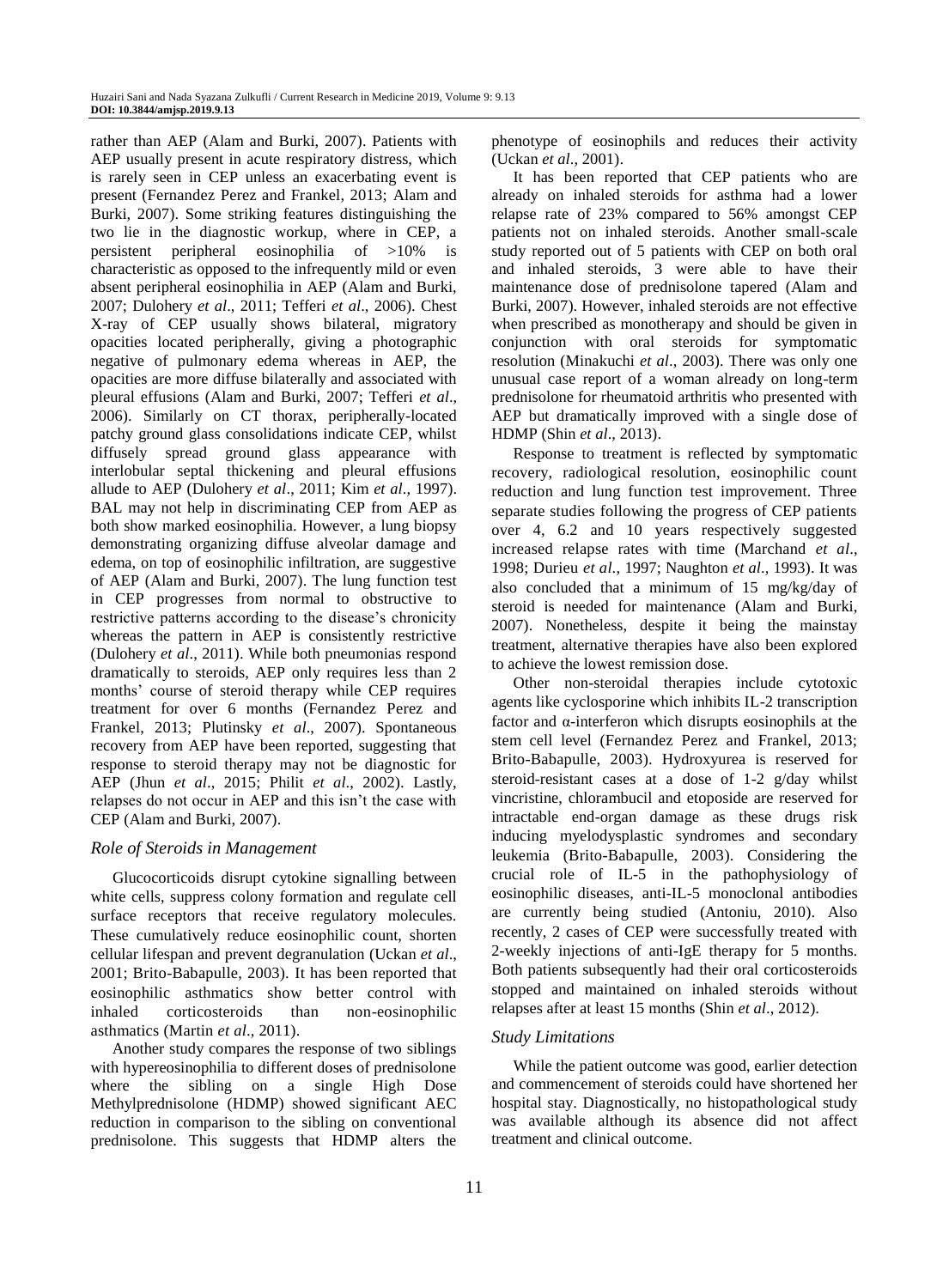# **Conclusion**

It is important to rule out all causes of eosinophilia and distinguish CEP from other ELDs as treatment vary between diagnoses. The mainstay treatment for CEP remains to be steroids (HDMP in the acute setting and low-dose oral prednisolone during maintenance) although other alternatives are currently being studied.

# **Acknowledgment**

We thank everyone involved in this case report for their contributions. We extend our utmost thanks to the Internal Medicine team members, participants and staff of Selayang Hospital, Selangor, Malaysia.

# **Author's Contributions**

**Huzairi Sani:** Involved manuscript writing, case management and literature review.

**Nada Syazana:** Involved in writing, proofreading and critical revision of the manuscript.

# **Ethics**

Informed consent has been obtained from the case study and anonimity is preserved in this case report.

# **References**

- Alam, M. and N.K. Burki, 2007. Chronic eosinophilic pneumonia: A review. Southern Med. J., 100: 49-53. DOI: 10.1097/01.smj.0000242863.17778.1d
- Alberts, W.M., 2004. Eosinophilic interstitial lung disease. Curr. Opin. Pulmonary Med., 10: 419-424. DOI: 10.1097/01.mcp.0000130330.29422.8d
- Antoniu, S.A., 2010. Novel therapies for hypereosinophilic syndromes. J. Med., 68: 304-310.
- Brito-Babapulle, F., 2003. The eosinophilias, including the idiopathic hypereosinophilic syndrome. Brit. J. Haematol., 121: 203-223.

DOI: 10.1046/j.1365-2141.2003.04195.x

- Roufosse, F. and P.F. Weller, 2010. Practical approach to the patient with hypereosinophilia. J. Allergy Clin. Immunol., 126: 39-44. DOI: 10.1016/j.jaci.2010.04.011.
- Chusid, M.J., D.C. Dale, B.C. West and S.M. Wolff, 1975. The hypereosinophilic syndrome: Analysis of fourteen cases with review of the literature. Medicine (Baltimore), 54: 1-27.

DOI: 10.1097/00005792-197501000-00001

Coultas, D.B., R.E. Zumwalt, W.C. Black and R.E. Sobonya, 1994. The epidemiology of interstitial lung diaseses. Am. J. Respir. Crit. Care Med., 150: 967-972. DOI: 10.1164/ajrccm.150.4.7921471

- Dulohery, M.M., R.R. Patel, F. Schneider and J.H. Ryu, 2011. Lung involvement in hypereosinophilic syndromes. Respiratory Med., 105: 114-121. DOI: 10.1016/j.rmed.2010.09.011
- Durieu, J., B. Wallaert and A.B. Tonnel, 1997. Long term follow-up of pulmonary function in chronic eosinophilic pneumonia. Eur. Respir. J., 10: 286-291. DOI: 10.1183/09031936.97.10020286
- Fernandez Perez, E.R. and S.K. Frankel, 2013. Eosinophilic lung diseases. Clin. Pulmonary Med., 20: 280-291. DOI: 10.1097/CPM.0000000000000009
- Helbig, G., 2013. Advances in the diagnosis and treatment of eosinophilia. Curr. Opin. Hematol., 21: 3-7. DOI: 10.1097/MOH.0000000000000011
- Jhun, B.W., S.J. Kim, R.C. Son, H. Yoo and B. Jeong *et al*., 2015. Clinical outcomes in patients with acute eosinophilic pneumonia not treated with corticosteroids. Lung, 193: 361-367. DOI: 10.1007/s00408-015-9722-x
- Kim, Y., K.S. Lee, D Choi, S.L. Primack and J. Im, 1997. The spectrum of eosinophilic lung disease: Radiologic findings. J. Comput. Assisted Tomography, 21: 920-930. DOI: 10.1097/00004728-199711000-00015
- Lim, K., J. Ko, S.S. Lee, B. Shin and D. Choi *et al*., 2014. A case of idiopathic hypereosinophilic syndrome presenting with acute respiratory distress syndrome. Allery Asthma Immunol. Res., 6: 98-101. DOI: 10.4168/aair.2014.6.1.98
- Marchand, E., M. Reynaud-Gaubert, D. Lauque, J. Durieu and A.B. Tonnel *et al*., 1998. Idiopathic chronic eosinophilic pneumonia: A clinical and follow-up study of 62 cases. Medicine, 77: 299-312. DOI: 10.1097/00005792-199809000-00001
- Martin, N., C.E. Brightling and I.D. Pavord, 2011. Eosinophils best marker of steroid response. Thorax, 66: 730-730. DOI: 10.1136/thx.2010.144592
- Minakuchi, M., A. Niimi, H. Matsumoto, R. Amitani and M. Mishima, 2003. Chronic eosinophilic pneumonia: Treatment with inhaled corticosteroids. Respiration, 70: 362-366. DOI: 10.1159/000072898
- Naughton, M., J. Fahy and M. Fitzgerald, 1993. Chronic eosinophilic pneumonia: a long-term follow-up of 12 patients. Chest, 103: 162-165. DOI: 10.1378/chest.103.1.162
- Philit, F., B. Etienne-Mastroianni, A. Parrot, C. Guerin and D. Robert *et al*., 2002. Idiopathic acute eosinophilic pneumonia: A study of 22 patients. Am. J. Respiratory Critical Care Med., 166: 1235-1239. DOI: 10.1164/rccm.2112056
- Plutinsky, J., D. Magula, S Petricek, D. Laukova and S. Majernik *et al*., 2007. Acute and chronic eosinophilic pneumonia: Our own experience with diagnosis and treatment. World Allergy Organiz. J. DOI: 10.1097/01.WOX.0000302160.00553.11